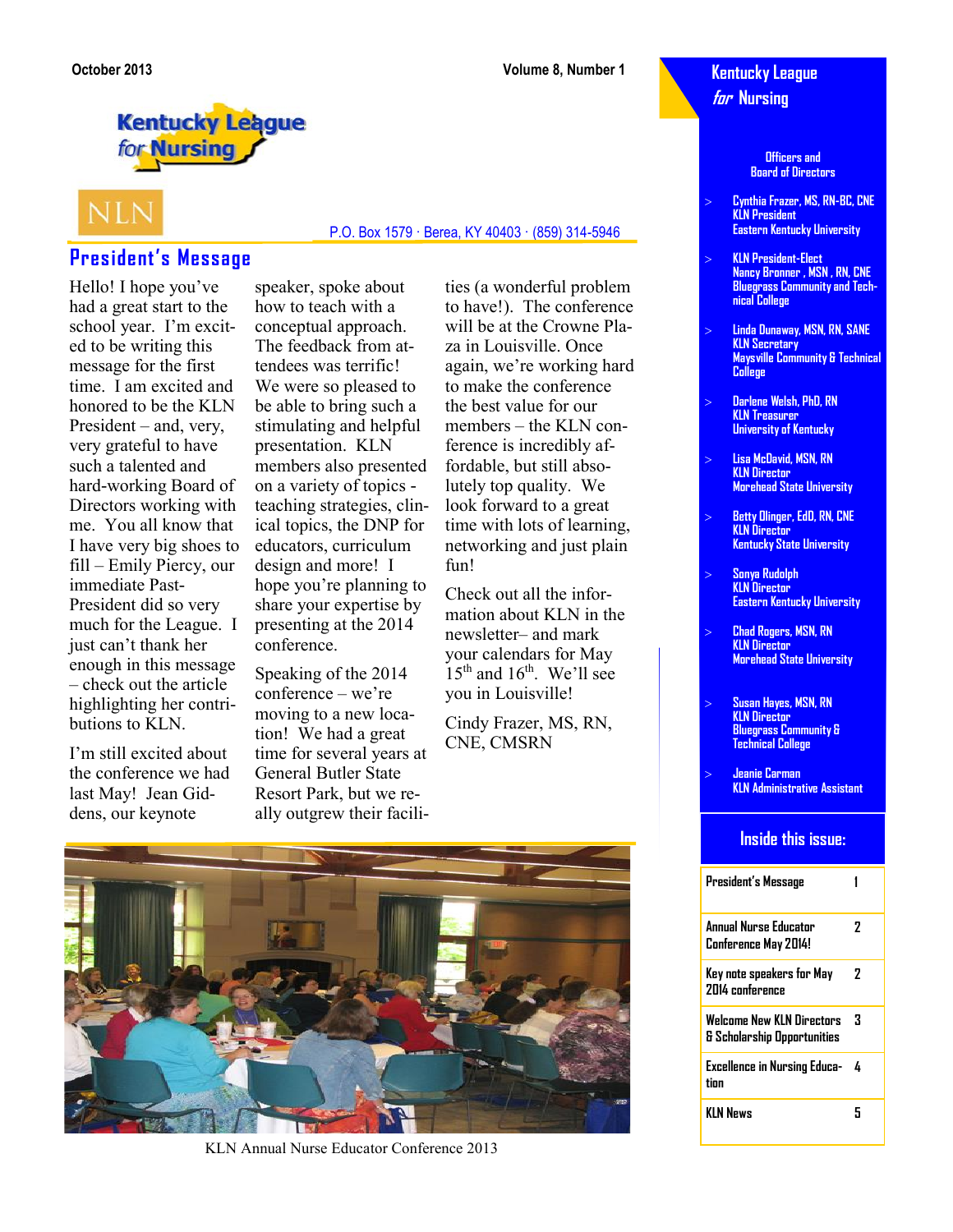# **Kentucky League for Nursing 2014 Annual Nurse Educator Conference**

### **JOIN US THIS YEAR IN OUR NEW LOCATION!!!**

The KLN is happy to announce the Annual Nurse Educator Conference will be held at the Crowne Plaza in Louisville, KY, May 15-16, 2014!! The Crowne Plaza offers luxurious sound proof rooms, an indoor pool, an on site restaurant as well free shuttle service to many nearby Louisville attractions. (Shuttle runs anyplace within three miles of the hotel)

### **FREE IS STILL A GOOD PRICE!!**

In life, it is said, there are no free rides. However, that will not hold true at 2014's Annual Nurse Educator conference. The Crowne Plaza hotel offers a free shuttle service that will deliver you to an array of attractions within three miles of the hotel. Area attractions include the Louisville Zoo and The Kentucky Derby Museum, among many other exciting options. If you feel like staying in, you can choose to relax pool side or relax in your sound proof room. This is all in addition to the wonderful keynote speakers that have been confirmed and presentation we anticipate we will see form across the state and even from other states We hope you will join us in May of 2014 for the Annual Nurse Educator Conference in Louisville, after all, "Its happening here"!!





# **Plan to Join Us in May 2014 with Mable Smith and Beverly Malone**

Two exciting speakers have been planned or the 2014 KLN Conference for Nurse Educators. Mable Smith, BSN, MN, JD, PhD is the Dean of the College of Nursing at Roseman University of Health Sciences in Henderson, NV. Dr. Smith has practiced both nursing and law and is the author of The Legal, Professional, and Ethical Dimensions of Education in Nursing which is currently in the second edition.

Beverly Malone, PhD, RN,

FAAN was appointed Chief Executive Officer of the National League for Nursing in 2007. Originally from Kentucky, Dr. Malone earned her BSN from the University of Cincinnati. Her career has included work as a surgical staff nurse, clinical nurse specialist, director of nursing, assistant administrator of nursing, and dean of a school of nursing. In 1996 she was elected to the first of two terms as President of the ANA. In 2010 Dr. Malone

was ranked #29 among the 100 most powerful people in healthcare by Modern Healthcare magazine.

It is our hope that you will join us to hear these dynamic speakers address some of the pressing issue facing Nurses and Nurse Educators today. Please watch for coming updates as the new KLN website is rolled out and in the next Edition of the KLN News.

### **The KLN invites nursing students to submit abstracts for poster presentations!**

### **Student Information!**

This was the first year that KLN has invited students to attend and present at the KLN Nurse Educator Conference. This was a success!! Morehead State had two student representatives who presented a Quality Improvement Project they had completed as part of their clinical rotation during their final semester. This was found be very enlightening for both the students and faculty in attendance. Our hope is to keep this going in the future. Therefore, the KLN invites all students to submit abstracts for poster presentations for the May 2014 Annual Nurse Educator Conference. This is a great opportunity for students to become involved with KLN and present to educators throughout and around the state regarding projects or nursing innovations they have completed during their education! Abstracts will be due by January 31, 2014 and acceptance will be announced in February or March. Please submit abstracts to: kyleaguenursing@yahoo.com. We look forward to hearing from you!

Pictured below: Heather Thompson (Left) and Olivia Layne (Right), May 2013 Graduates of Morehead State University's Associate Degree Nursing Program, present a poster presentation for their Quality Improvement Project.

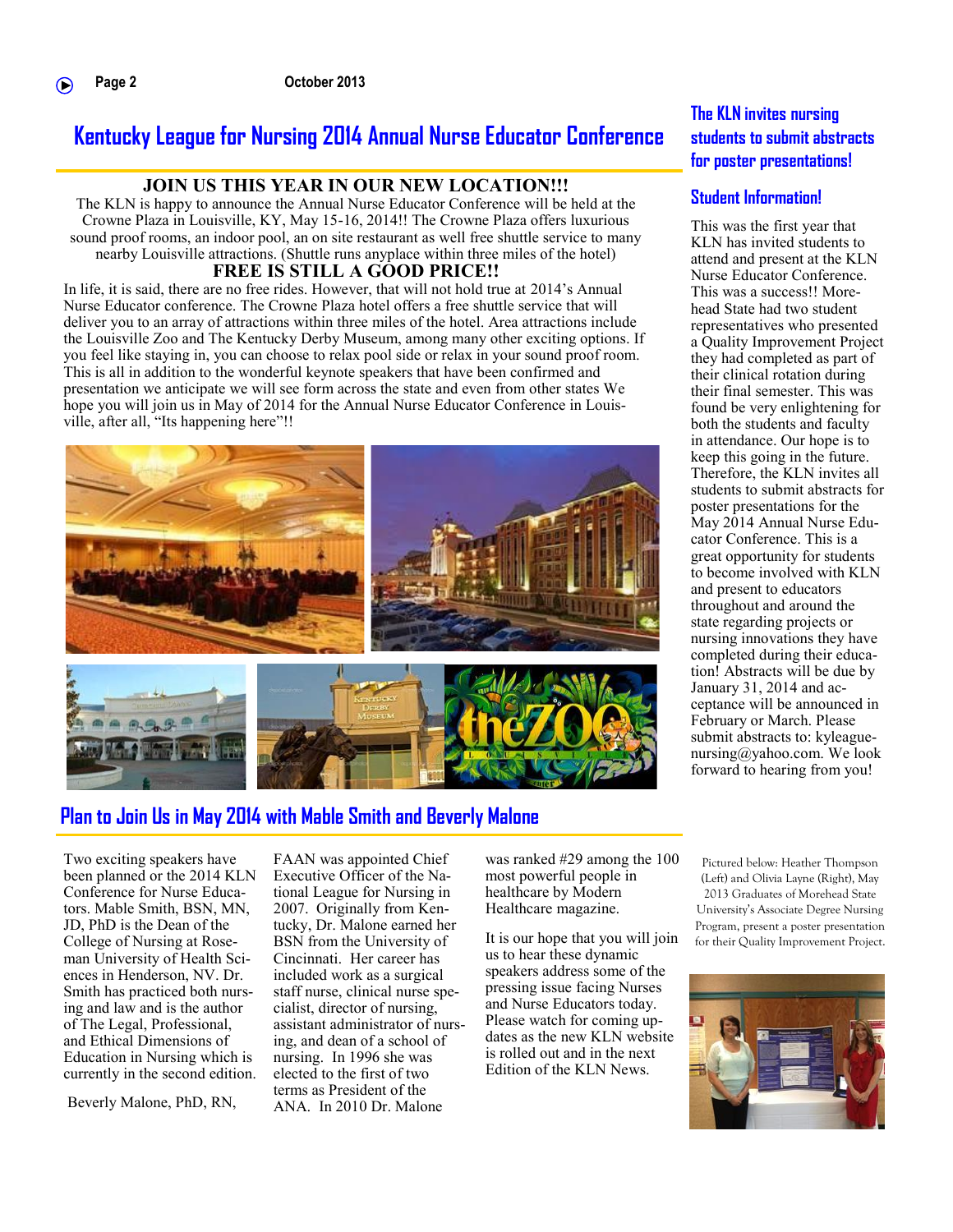### **Welcome New KLN Directors!**



vid is an Assistant Professor of Nursing at Morehead State University. She holds an Associate Degree in

Nursing from Ashland Community College, Ashland, KY and a Master of Science in Nursing (Education) from Bellarmine University, Louisville, KY. She has a background in Medical/Surgical and Operating Room Nursing. She currently teaches Registered Nurses at Morehead State University. She resides in Grayson, KY with her husband. She has been a member of the Kentucky League for Nursing since 2010 and is excited to serve on the Board of Directors.

President elect Nancy Bronner, MSN, RN, CNE has been teaching at Bluegrass Com-

munity and Technical College for eight years. She has worked in a variety of positions in her nursing career including, staff nurse, and director of clinical services. She has worked medical and surgical floors at the University of Kentucky and in the VA system in outpatient settings to free-standing psychiatric hospitals. She was a member of the KLN Board of Directors from 2008-2012 and has attended and assisted with every KLN annual conference since she started teaching. She is looking forward to the change in venue and to working again to strengthen and promote the organization. And she recently became certified as a nursing educator!

# Service opportunity!!

As fellow educators we realize that many times educators are looking for ways to give back. The Kentucky League for Nursing is always looking for those who are willing to serve. If you have a particular skill you feel would be of benefit to the KLN please do not hesitate to contact us and let us know if your willingness to serve. One of our newest upcoming needs will be for peer reviewers for poster presentations and podium presentations for the upcoming KLN Annual Nurse Educator Conference. In addition, there will be various opportunities to serve throughout the year. If you are interested in volunteering for the KLN please email kyleaguenursing@yahoo.com, c.rogers@moreheadstate.edu or l.mcdavid@moreheadstat.edu We look forward to hearing from you!!

## **Scholarship Opportunities**

### **Kathryn M. Mershon Nursing Faculty Scholarship**

The Kathryn M. Mershon Nursing Faculty Scholarship is awarded by the Kentucky League for Nursing to honor a nurse who has worked tirelessly to improve nursing education and the nursing workforce in Kentucky and throughout the nation. The scholarship is awarded annually to a Kentucky League for Nursing member as a one-time only gift to a qualified nurse applicant pursuing graduate education with the intention of remaining in the Commonwealth of Kentucky to teach in an accredited undergraduate or graduate level program of nursing. For the application and additional information, visit our website at http://www.nln.org/ CLWebsites/Kentucky/ KathrynMershonScholorashipCriteria.pdf .

**Brother Ignatius Perkins Nursing Faculty Scholarship**

The Brother Ignatius Perkins Nursing Faculty Scholarship is awarded by the Kentucky League for Nursing in honor of Brother Ignatius Perkins who has served the citizens of the Commonwealth of Kentucky and the National League for Nursing for many years through his activities enhancing nursing education. The scholarship is to be used by Kentucky League for Nursing members to assist preparation and examination for the NLN's Certified Nurse Educator credential. The recipient is required to sit for the CNE exam within one year of the award. For the application and additional information, visit our website at http:// www.nln.org/CLWebsites/ Kentucky/BIPApplication.pdf .



Pictured left: Patti Marraccini receives the Brother Ignatius Perkins Nursing Faculty Scholarship from KLN **Director** 

Donna Rickets. Mrs. Marracini was chosen for her dedication to student success in the lab, clinical, hospital and community, as well as in the classroom. It is with great excitement she anticipates taking the certification exam to become a Certified Nurse Educator. The KLN wishes her great success in this endeavor.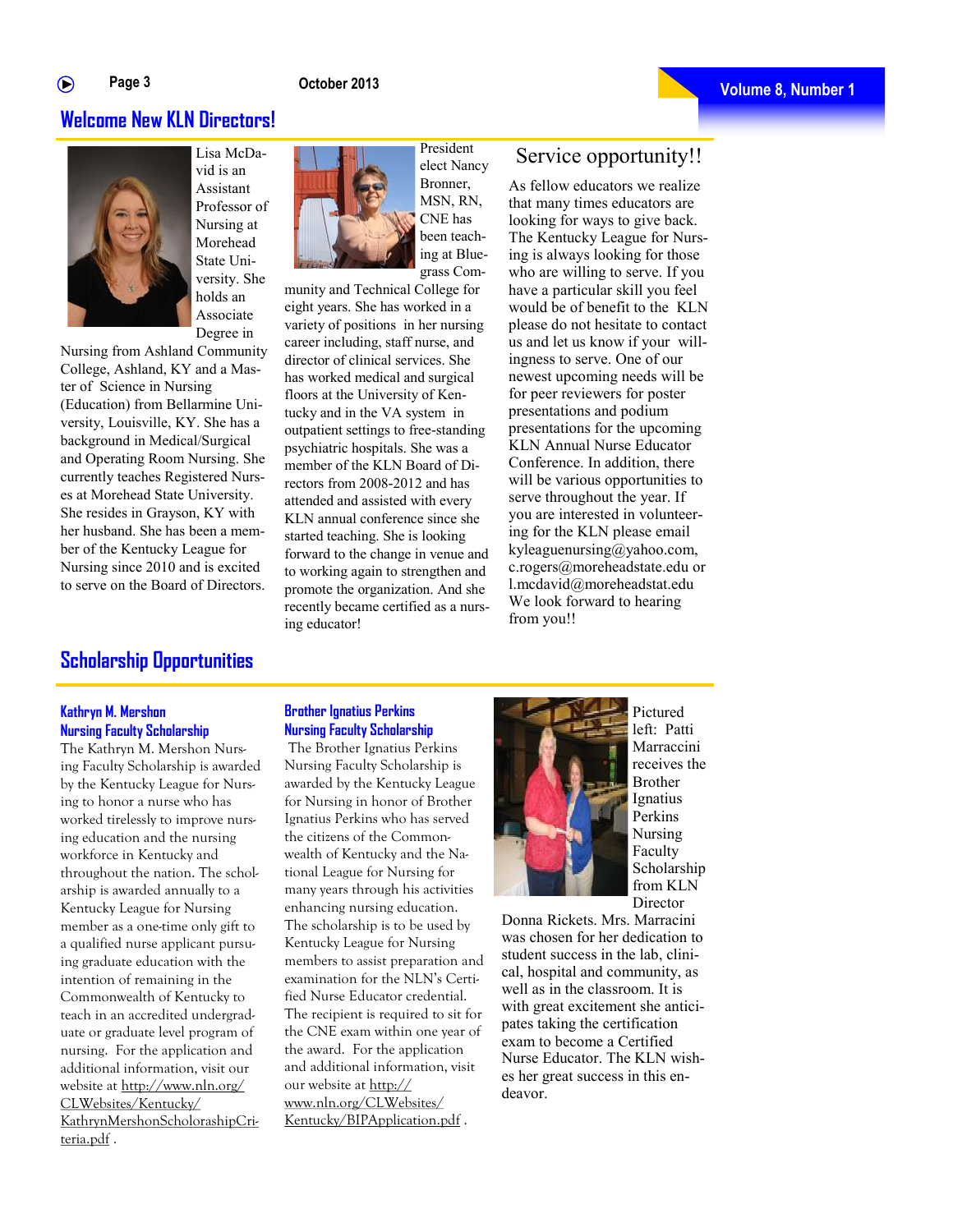### **Page 4 October 2013**

### **Jo Ann Maurer Wever Excellence in Nursing Education**

It's a new year, right? There is no better time to take a moment to reflect on who you believe is the best nurse educator in the Commonwealth and why you have come to believe in this person. Who is the educator that inspires students to do their best? What's their secret? Reach out and give her or him a pat on the back, and submit a nomination for the KLN's Jo Ann Maurer Wever Award for ExcelThis Award for Excellence in Nursing Education in the Commonwealth of Kentucky will be presented to two outstanding academic nurse educators yearly during the annual business meeting of the Kentucky League for Nursing. The honor will recognize significant contribution to excellence and innovation in nursing education contributing to the preparation of the nursing workforce in the

more about the KLN Award for Excellence in Nursing Education, check our website at [http://www.nln.org/CLWebs](http://www.nln.org/CLWebsites/Kentucky/AwardOfExcellence.pdf) [ites/Kentucky/AwardOfExc](http://www.nln.org/CLWebsites/Kentucky/AwardOfExcellence.pdf) [ellence.pdf](http://www.nln.org/CLWebsites/Kentucky/AwardOfExcellence.pdf) and get those nominations going!



Connie Hubbard the KLN Award for Excellence in Nursing Education for 2013 at the Annual Conference for Nurse Educators. Ms. Hubbard teaches Psychiatric and Mental Health Nursing in Eastern Kentucky's University's Associate Degree Nursing Program where she has created developed creative and insightful simulation scenarios for students. In addition, Ms. Hubbard has used a variety of innovative teaching techniques in the classroom and laboratory settings that have served improve student outcomes. Ms. Hubbard displays a passion for both teaching and mental health care that has been recognized and commended by her peers. Colleagues have reported they are "proud to work with and nominate" her for this award.

Pictured left: Connie Hubbard receives the KLN Award for Excellence in Nursing Education from KLN

Pictured right: Sandra Holmes receives the KLN Award for Excellence in Nursing Educa-

### **Your name belongs here!!**

KLN Constituent are among the most creative, brightest nurses around. The KLN looks forward to honoring its constituents on this page who have received a scholarship through the KLN. So, make sure you apply for these scholarships! Watch for more information about upcoming scholarships on our new website that will launch soon!



Dr. Sandra Holmes was awarded the Excellence in Nursing Education in the Commonwealth of Kentucky at the May 2013 KLN Educator Conference. Dr. Holmes received her PhD and MSN in Nursing from the University of Tennessee. Her BSN was granted from Memphis State University, a Diploma in Nursing from the Methodist Hospital of Nursing in Memphis, and BS in Biology from Mississippi Valley State University. Dr. Holmes holds membership in a variety of professional organizations and has published in peer-reviewed journals. She has written and was funded grants and has presented programs on a state and national level. Her areas of teaching expertise include Professional Role Transition, Community/Public Health Nursing, Nursing Research & Evidence-Based Practice, Gerontological Nursing, and Senior Capstone Seminar.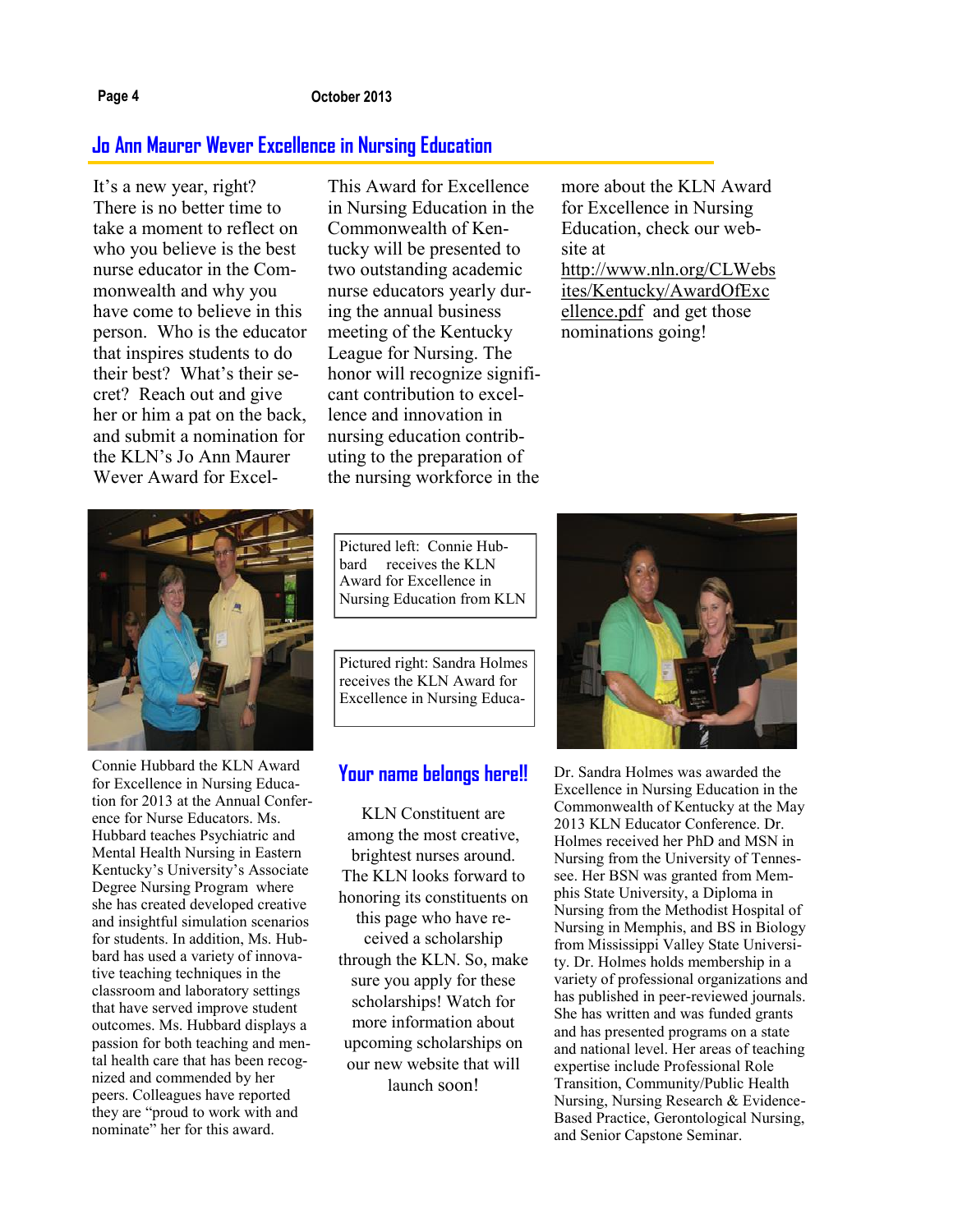### **Page 5 October 2013**

# **Thank You for Your Service Emily!**



Part of being a nurse is recognizing those around you who have done something worthwhile. Frequently working as a nurse can leave you feeling unappreciated and "left out of the loop". Occasionally, we come across people who we cannot

avoid giving a great big THANK YOU for their contributions. For the KLN, Emily Piercy is just such as person. Emily has served in the KLN for a significant amount of time and has made many improvements along the way. In 2005 she was asked to temporarily fill the role of Treasurer. She agreed to do so, and the next year was elected Presidentelect for the 2007-2009 term. She served as President of the KLN from 2009-2013 and just recently resigned her position as KLN President to pursue other endeavors. While serving as President Emily pursued a vision that lead to an increase in membership, and increase in conference attendance and a change of conference venue to the new Louisville location. She has done many things to promote the KLN and for her efforts and dedication we offer her our sincerest thanks and best wishes.

# **The KLN Korner**

We are excited to bring this new section of the paper to you—the KLN Constituency. For those of you who have attended the conference recently, you are aware of all the exciting research and application topics that have been presented each year. It is truly amazing the level and amount of research being completed. What we want to do is highlight that research. That is why we have created the KLN Korner as a place to highlight new, recent research of KLN Members. In addition, we open this to presentation of new strategies in education, methods in teaching, development in areas of practice and to exceptional performance by KLN members. If you, or someone you know, has completed exceptional work you feel should be recognized, please contact Lisa McDavid at l.mcdavid@moreheadstate.edu or Chad Rogers at c.rogers@moreheadstate.edu. We look forward to hearing from you! Lets represent KLN well in this Korner!!



Pictured above and below: KLN Board of Directors working hard at the May 2013 KLN Conference!